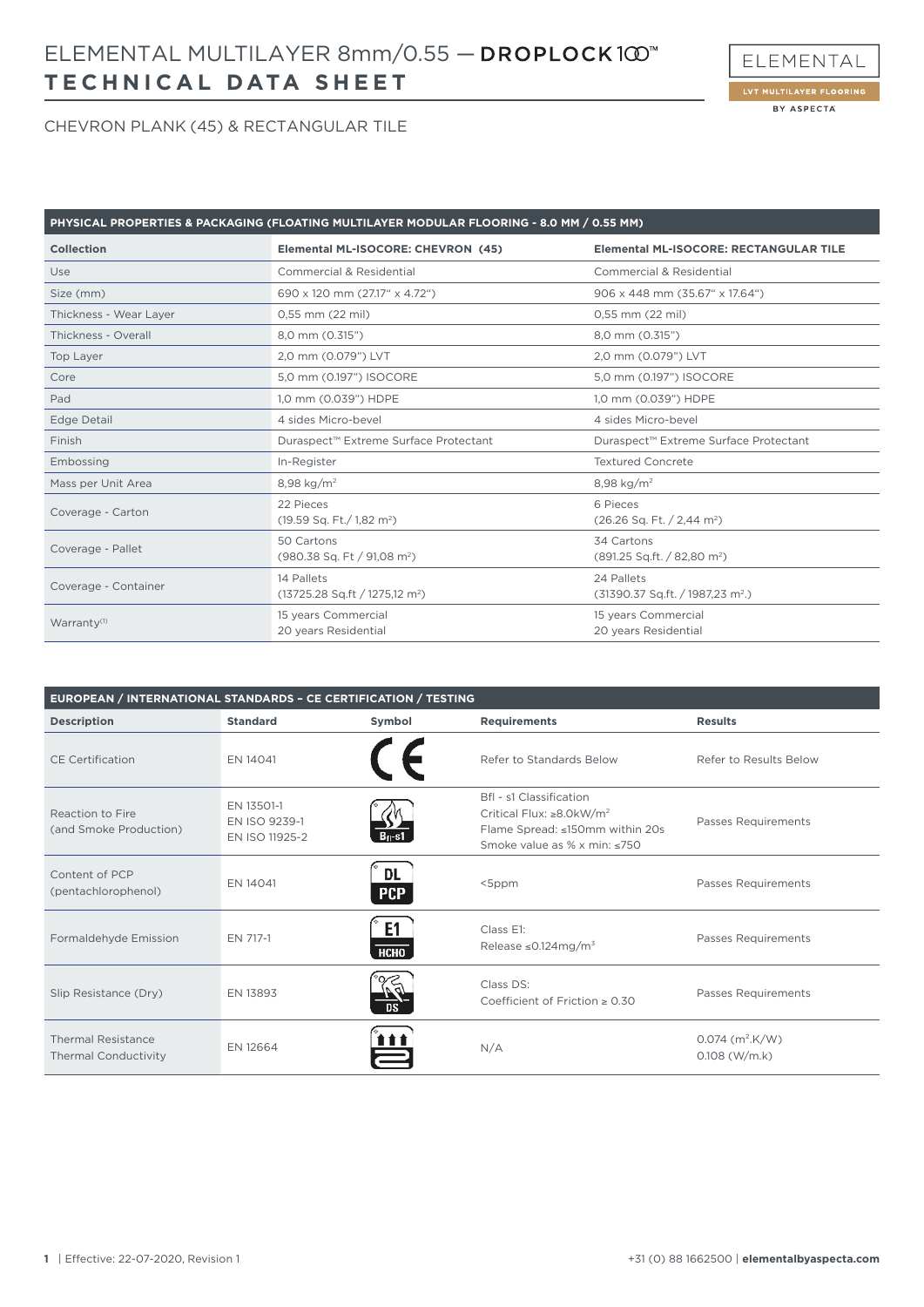# **TECHNICAL DATA SHEET** ELEMENTAL MULTILAYER 8mm/0.55 —



BY ASPECTA

ELEMENTAL

| EUROPEAN / INTERNATIONAL STANDARDS - MANUFACTURING & USAGE (EN 16511) |                                            |                                |                                                                                                                                     |                                                 |
|-----------------------------------------------------------------------|--------------------------------------------|--------------------------------|-------------------------------------------------------------------------------------------------------------------------------------|-------------------------------------------------|
| <b>Description</b>                                                    | <b>Standard</b>                            | Symbol                         | <b>Requirements</b>                                                                                                                 | <b>Results</b>                                  |
| Classification<br>(Level of Use)                                      | EN 16511<br>EN ISO 10874                   | luu<br>шш                      | Commercial -Heavy (Class 33)<br>Refer to Standards Below                                                                            | Passes Requirements<br>(Refer to Results Below) |
| Wear Resistance IP,<br>Method A                                       | EN 13329,<br>Annex E                       |                                | $\geq 4,000$ cycles                                                                                                                 | Passes Requirements                             |
| <b>Impact Resistance</b><br>(Big Ball)                                | EN 13329+A1,<br>Annex F                    |                                | $\geq 1800$ mm                                                                                                                      | Passes Requirements                             |
| Micro-Scratch Resistance<br>[Class]                                   | EN 16094,<br>Method B                      | N/A                            | $\leq$ MSR-B2                                                                                                                       | Passes Requirements                             |
| <b>Castor Chair Resistance</b>                                        | <b>EN 425</b>                              |                                | After 25,000 cycles: No Disturban-<br>ce to the Surface; No Delamination,<br>Cracks, or Disruptions                                 | Passes Requirements                             |
| Effect of Furniture Leg                                               | EN 424                                     |                                | No Visible Damage                                                                                                                   | Passes Requirements                             |
| Residual Indentation                                                  | EN ISO 24343-1                             |                                | ≤0.15 $mm$                                                                                                                          | Passes Requirements                             |
| Resistance to Staining<br>[Grade, per Group]                          | EN 438-2<br>(Group 1 - Only<br>10 Minutes) |                                | Groups 1, 2 & 3: Grade 5                                                                                                            | <b>Passes Requirements</b>                      |
| Locking Strength                                                      | ISO 24334                                  |                                | Long Side $\geq$ 2.0kN/m<br>Short Side $\geq$ 3.5kN/m                                                                               | Passes Requirements                             |
| Dimensional Stability Due to<br>Variation of Temperature              | EN ISO 23999                               | κz<br>$\mathsf{K}\ \mathsf{N}$ | ≤ $0.25%$                                                                                                                           | Passes Requirements                             |
| Thickness (t)                                                         | ISO 24337                                  |                                | $\Delta$ tavg $\leq$ 0.50mm (Versus Nominal)<br>$t$ max - $t$ min $\leq 0.50$ mm                                                    | Passes Requirements                             |
| Length (I)                                                            |                                            |                                | $I \leq 1500$ mm: $\Delta I \leq 0.5$ mm<br>$1 > 1500$ mm: $\Delta l \leq 0.3$ mm/m<br>(Versus Nominal)                             | Passes Requirements                             |
| Width (w)                                                             | ISO 24337                                  | $\mathbf{v}$                   | $\Delta$ wavg $\leq$ 0.10mm (Versus Nominal)<br>wmax - wmin $\leq 0.20$ mm                                                          | Passes Requirements                             |
| Squareness (q)                                                        |                                            |                                | $qmax \leq 0.20$ mm                                                                                                                 | Passes Requirements                             |
| Straightness (s)                                                      |                                            |                                | smax $\leq$ 0.30mm/m                                                                                                                | Passes Requirements                             |
| Flatness (f)                                                          | ISO 24337                                  | N/A                            | Maximum Single Values:<br>fw, concave $\leq$ 0.15%, fw, convex $\leq$<br>0.20%<br>fl, concave $\leq$ 0.50%, fl, convex $\leq$ 1.00% | Passes Requirements                             |
| Openings (o)                                                          | ISO 24337                                  | N/A                            | Measured from the Surface Between<br>Vertical, Contacting Edges:<br>$oavg \le 0.15mm$ , omax $\le 0.20mm$                           | Passes Requirements                             |
| Height Difference (h)                                                 | ISO 24337                                  | N/A                            | havg $\leq$ 0.10mm<br>$hmax \leq 0.15$ mm                                                                                           | Passes Requirements                             |